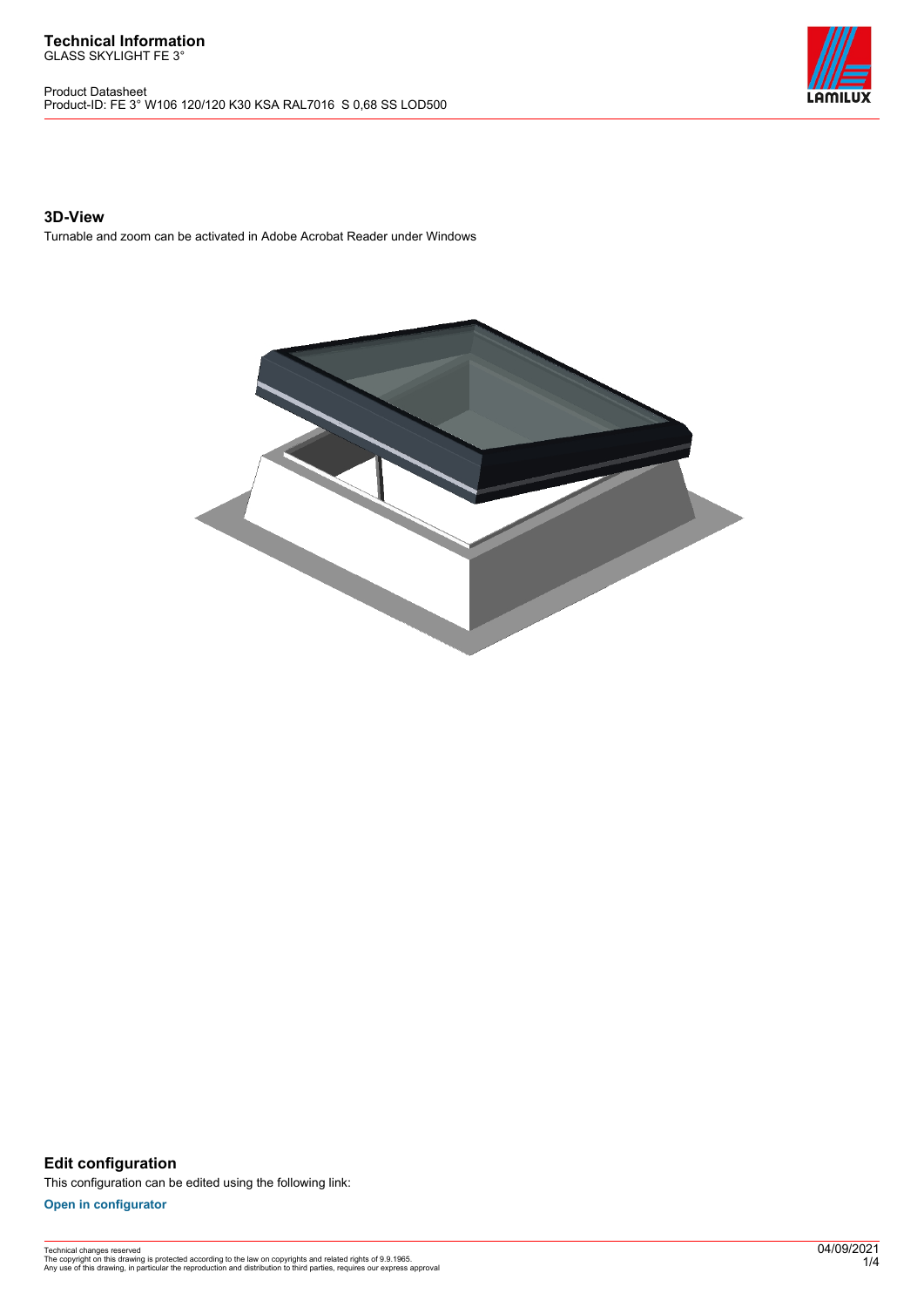

## **Product Features**

| <b>Attribute</b>                                   | Value                                              |  |
|----------------------------------------------------|----------------------------------------------------|--|
| <b>GLASS SKYLIGHT FE 3°</b>                        |                                                    |  |
| product ID                                         | FE 3° W106 120/120 K30 KSA RAL7016 S 0.68 SS       |  |
|                                                    | <b>LOD500</b>                                      |  |
| level of detail                                    | <b>LOD 500</b>                                     |  |
|                                                    | lower LOD value = simplified selection and reduced |  |
|                                                    | geometry                                           |  |
| <b>UPPER PART</b>                                  |                                                    |  |
| size                                               | standard size                                      |  |
| order size, top roof edge size (OKD) [cm]          | 120 / 120                                          |  |
| clear dimension (LM) [cm]                          | 102 / 102                                          |  |
| exit hatch                                         | no exit hatch                                      |  |
| glazing                                            |                                                    |  |
| heat transition coefficient [W/(m <sup>2</sup> K)] | $1.0 - 1.1$                                        |  |
| glazing type                                       | heat insulant glass                                |  |
| transparency                                       | clear                                              |  |
| light transmittance, energy permeability, Ug-value | 69 %, 48 %, 1.0 W/(m <sup>2</sup> K)               |  |
| alarm loop                                         | no                                                 |  |
| shading                                            | no                                                 |  |
| color selection                                    |                                                    |  |
| colour assignment outside                          | selection                                          |  |
| colour range                                       | grey                                               |  |
| frame colour                                       | RAL 7016 anthracitegrey                            |  |
| internal colour deviant                            | no                                                 |  |
| <b>UPSTAND</b>                                     |                                                    |  |
| type of upstand                                    | GRP upstand                                        |  |
| height [cm]                                        | 30                                                 |  |
| features                                           |                                                    |  |
| better heat insulation upstand                     | no                                                 |  |
| suspension lip for storage of the roof line        | no                                                 |  |
| PVC rail                                           | no                                                 |  |
| heat insulated foot flange                         | no                                                 |  |
| <b>DRIVE</b>                                       |                                                    |  |
| type of drive                                      | 230 V                                              |  |
| type of drive                                      | chain drive motor                                  |  |
| lifting height of the drive [mm]                   | 300                                                |  |
| YOUR CONFIGURATION HAS THE FOLLOWING QUALITIES     |                                                    |  |
| OKD width                                          | 120 cm                                             |  |
| OKD length                                         | 120 cm                                             |  |
| LM width                                           | 102 cm                                             |  |
| LM length                                          | 102 cm                                             |  |
| height of upstand                                  | 30 cm                                              |  |
| thermal transmission Ug                            | ca. 1.0 W/(m <sup>2</sup> K)                       |  |
| noise insulation level Rw,p                        | ca. 38 dB                                          |  |
| light transmission T                               | ca. 69 %                                           |  |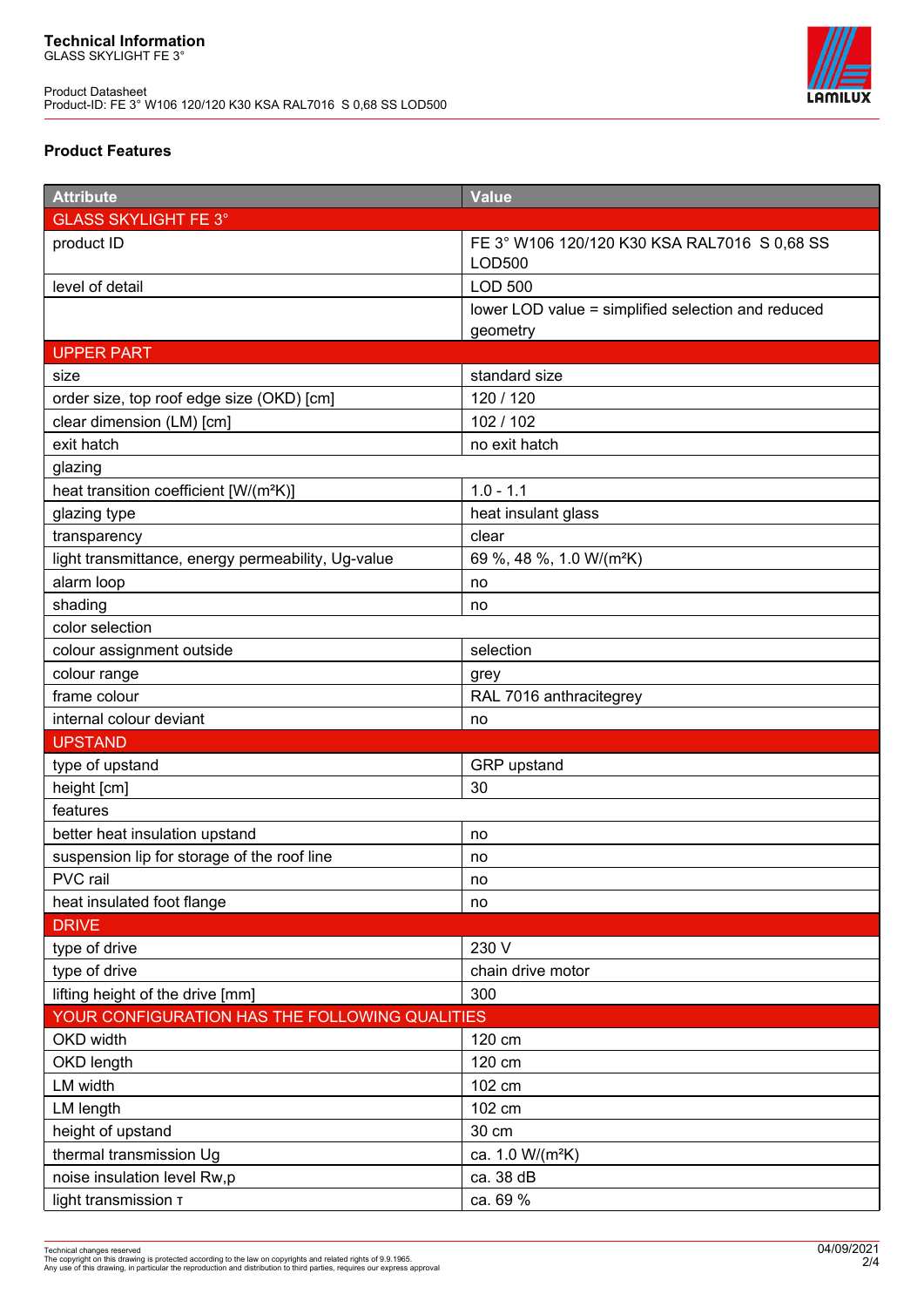# **Technical Information**

GLASS SKYLIGHT FE 3°

Product Datasheet Product-ID: FE 3° W106 120/120 K30 KSA RAL7016 S 0,68 SS LOD500



| <b>Attribute</b>                                                                                            | <b>Value</b>                                                |
|-------------------------------------------------------------------------------------------------------------|-------------------------------------------------------------|
| total energy transmission g                                                                                 | ca. 48 %                                                    |
| snow load                                                                                                   | 0.68 kN/m <sup>2</sup> (assumption; basis for dimensioning) |
| opening devices                                                                                             | chain drive motor                                           |
| lifting height                                                                                              | 300 mm                                                      |
| voltage                                                                                                     | 230 V                                                       |
| product standard                                                                                            | EN 1873-2                                                   |
| fall-through protection                                                                                     | fall-through proof (according to GS BAU 18)                 |
| construction material class upstand                                                                         | E (according to EN 13501-1)                                 |
| construction material class glazing                                                                         | A1 (according to EN 13501-1)                                |
| hail resistance class                                                                                       | HW5 (according to VKF standard)                             |
| NOTE! After checking the local conditions, the design of the glazing and the drive may have to be adjusted. |                                                             |